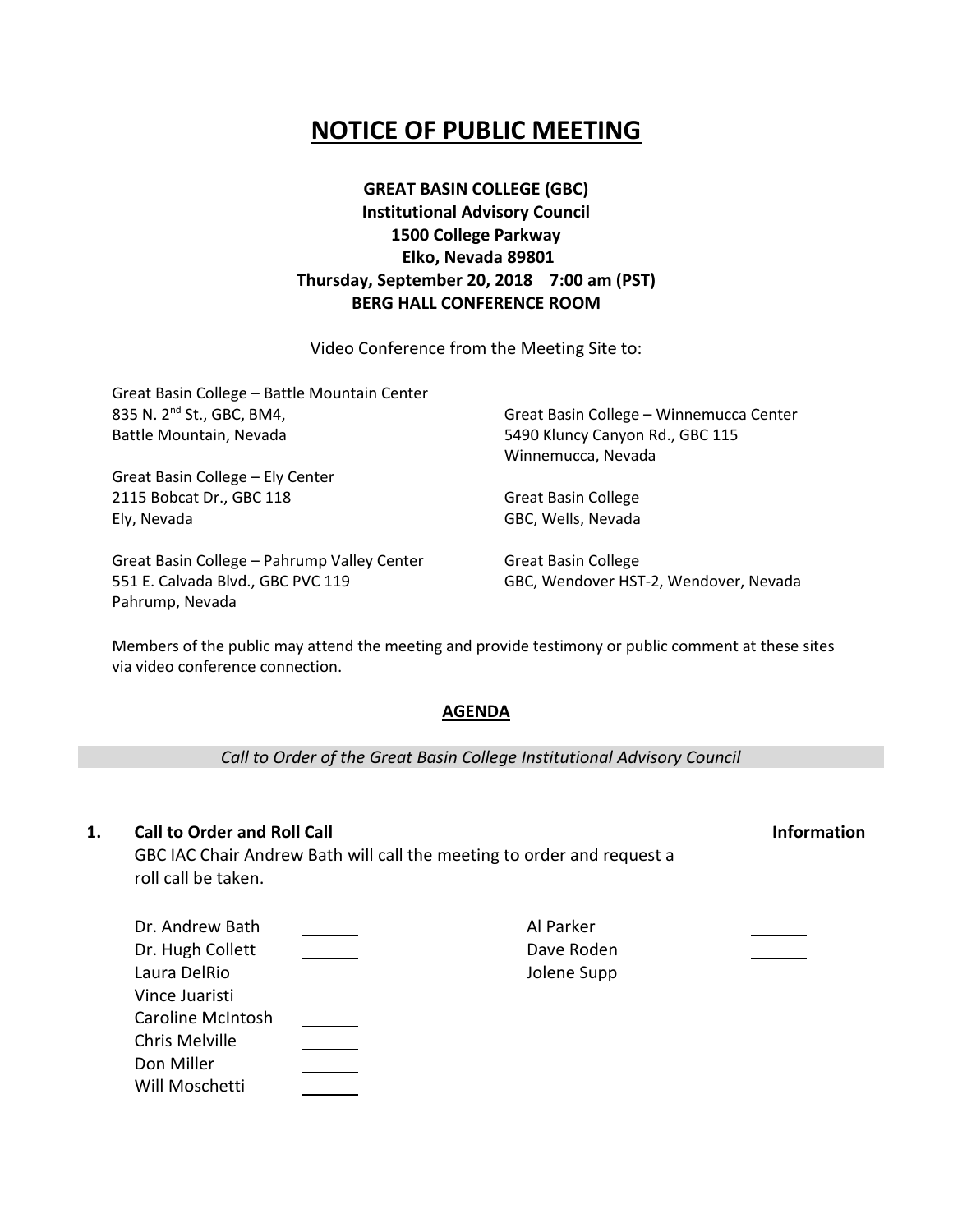| 3.  | Approval of Minutes - Andrew Bath<br>GBC Institutional Advisory Council will review, recommend changes, and/or approve the<br>minutes of the GBC IAC meeting on May 17, 2018.                                                                                          | Information/For<br><b>Possible Action</b> |
|-----|------------------------------------------------------------------------------------------------------------------------------------------------------------------------------------------------------------------------------------------------------------------------|-------------------------------------------|
| 4   | Membership of the GBC IAC - Andrew Bath                                                                                                                                                                                                                                | Information/For<br><b>Possible Action</b> |
| 5.  | Board of Regents' Community College Committee Meeting and the IAC<br>Chairs Meeting Update - Andrew Bath                                                                                                                                                               | <b>Information</b>                        |
| 6.  | <b>GBC IAC Business Matters - Andrew Bath</b>                                                                                                                                                                                                                          | <b>Information</b>                        |
| 7.  | <b>Superintendents' Update</b><br>Any superintendent attending will be given an opportunity to discuss successful collaborations<br>with GBC and/or request additional assistance.                                                                                     | <b>Information</b>                        |
| 8.  | <b>GBC Foundation Update - Matt McCarty</b><br>GBC Foundation Director Matt McCarty give a verbal report of Foundation activities.                                                                                                                                     | <b>Information</b>                        |
| 9.  | President's Update - Joyce Helens<br>President Joyce Helens will give a president's report.                                                                                                                                                                            | <b>Information</b>                        |
| 10. | Vice Chancellor for Community Colleges Report - Nate MacKinnon<br>Vice Chancellor for Community Colleges will give a verbal report on important issues.                                                                                                                | <b>Information</b>                        |
| 11. | <b>New Business</b><br>Items for consideration at future meetings may be suggested. Any discussion of an item under<br>"New Business" is limited to description and clarification of the subject matter of the item,<br>which may include the reasons for the request. | <b>Information</b>                        |

**2. Public Comment** *(see foregoing notation regarding public comment)* **Information**

# **12. Public Comment** *(see foregoing notation regarding public comment)* **Information**

### **13.** Adjourn **Information**

**This notice and agenda has been posted at or before 9:00 a.m. on September 17, 2018, three business days before the meeting, in accordance with NRS 241.020, at the meeting location and at the following public locations:**

- GBC's IAC website (http://www.gbcnv.edu/administration/advisory.html)
- The Nevada Public Notice website pursuant to NRS 232.2175 [\(http://notice.nv.gov/\)](http://notice.nv.gov/)
- Meeting location: Great Basin College, 1500 College Parkway, Elko, NV 89801, Berg Hall
- Great Basin College Battle Mountain Center, 835 N. 2<sup>nd</sup> St., Battle Mountain, NV 89820